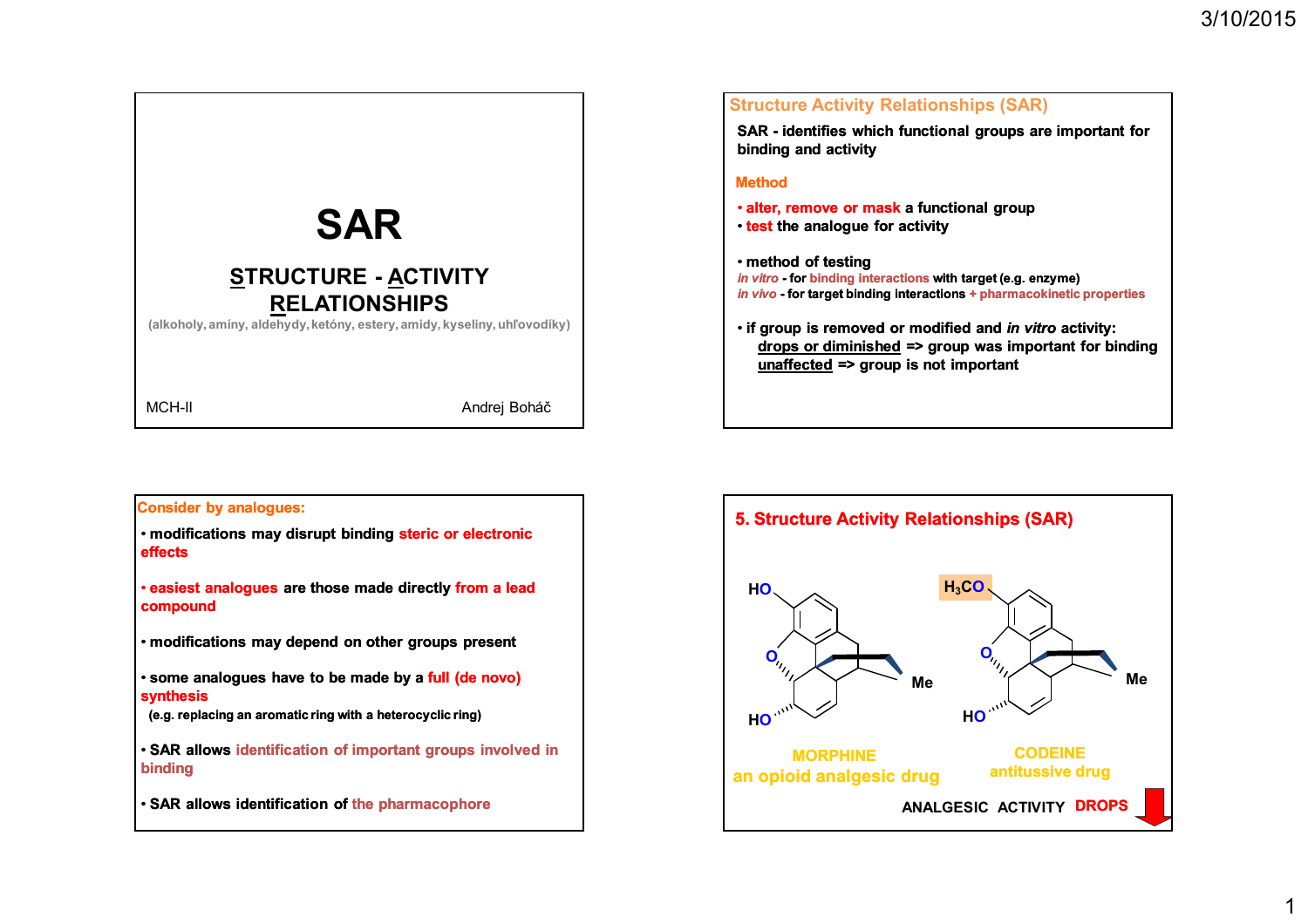





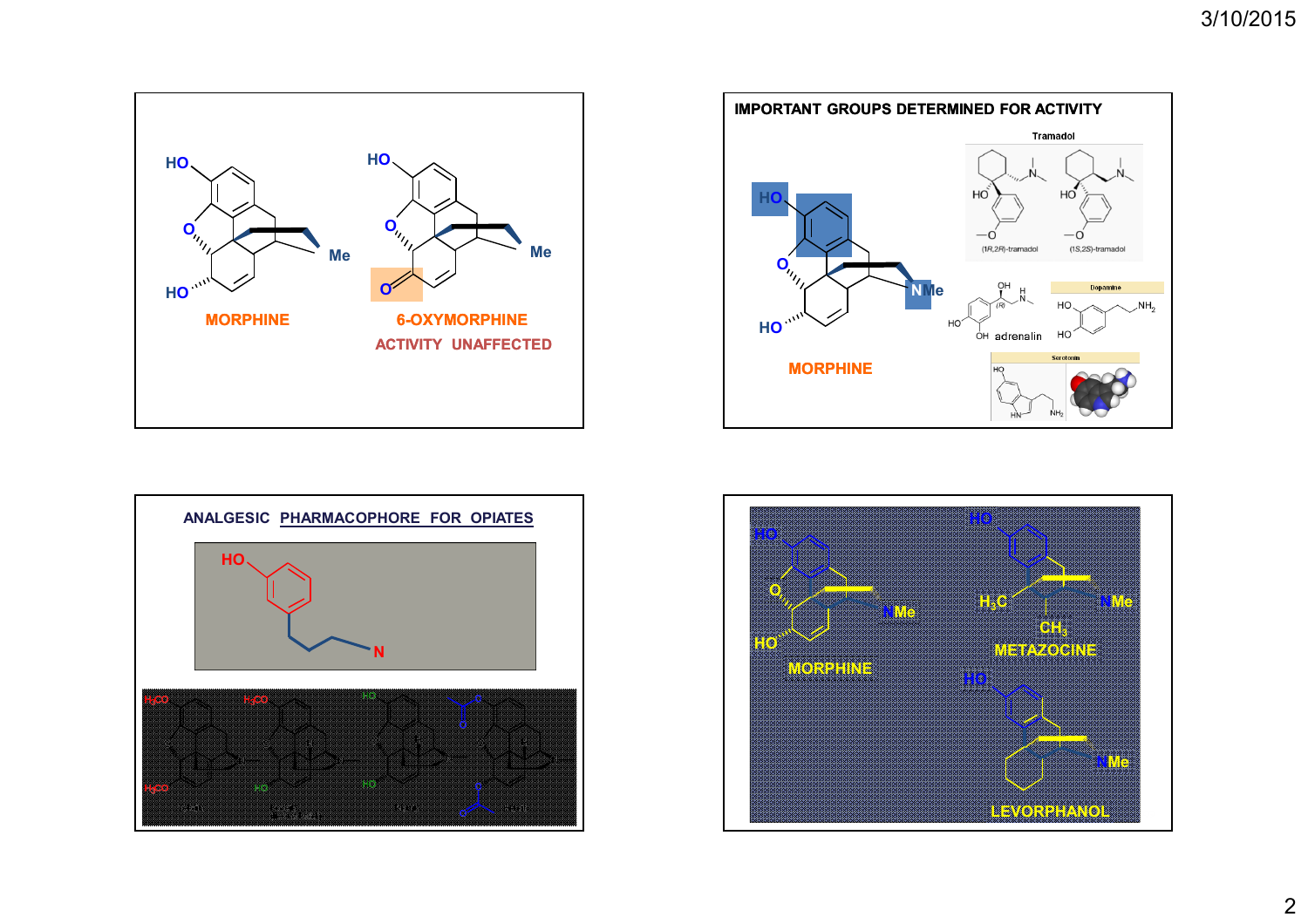





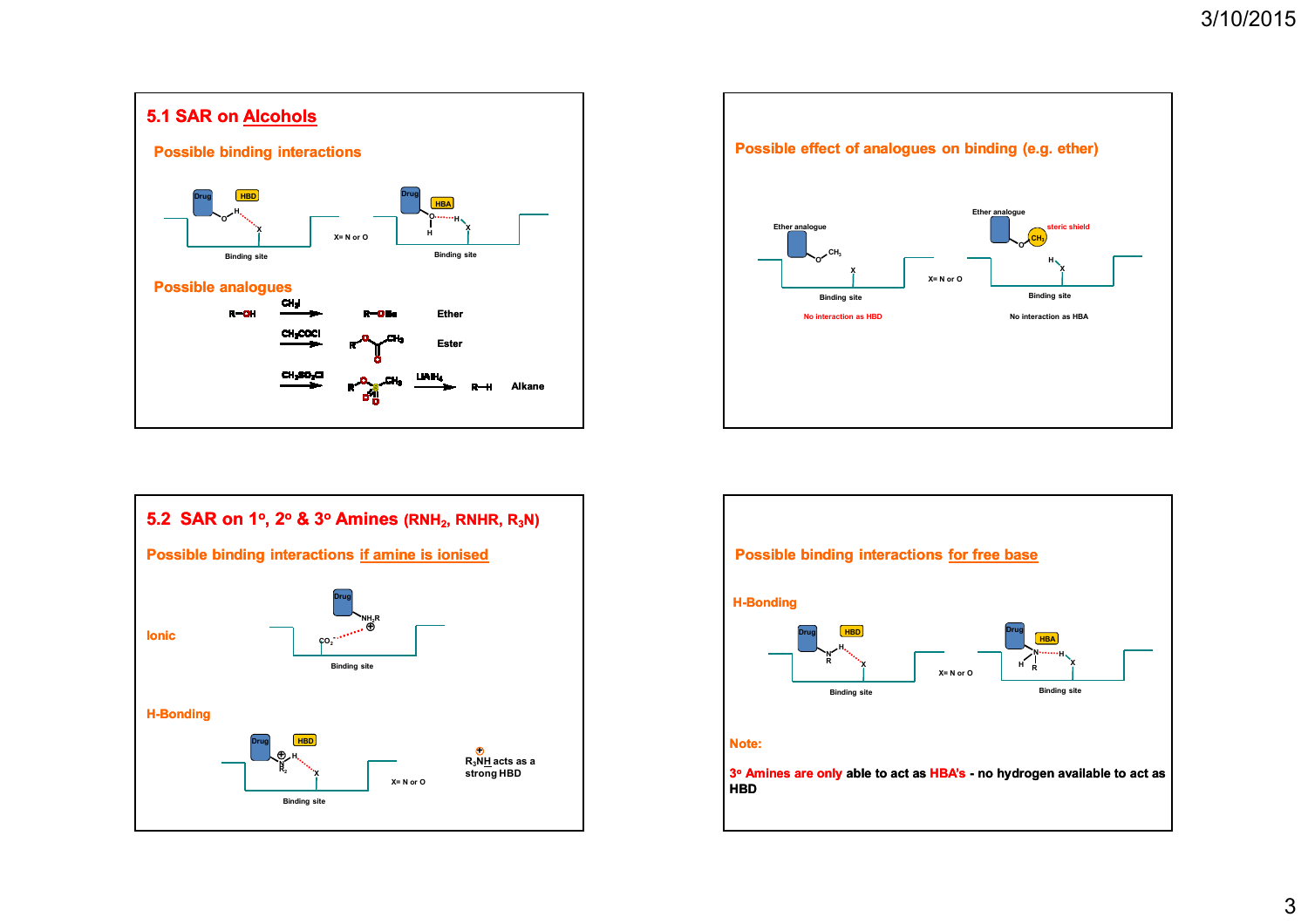

• **steric effect of acyl group is likely to hinder NH acting as a HBD (2 o amide)**





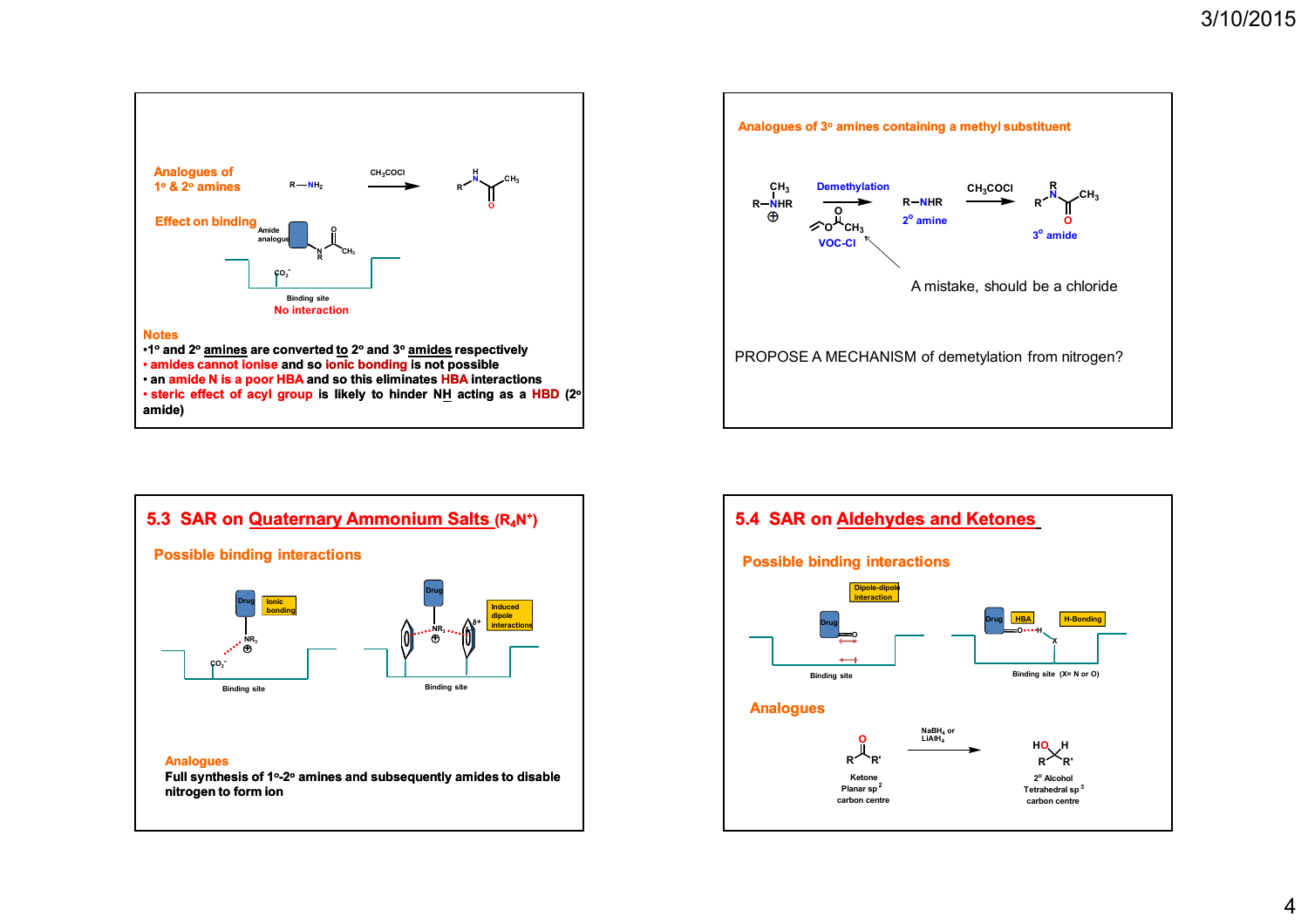



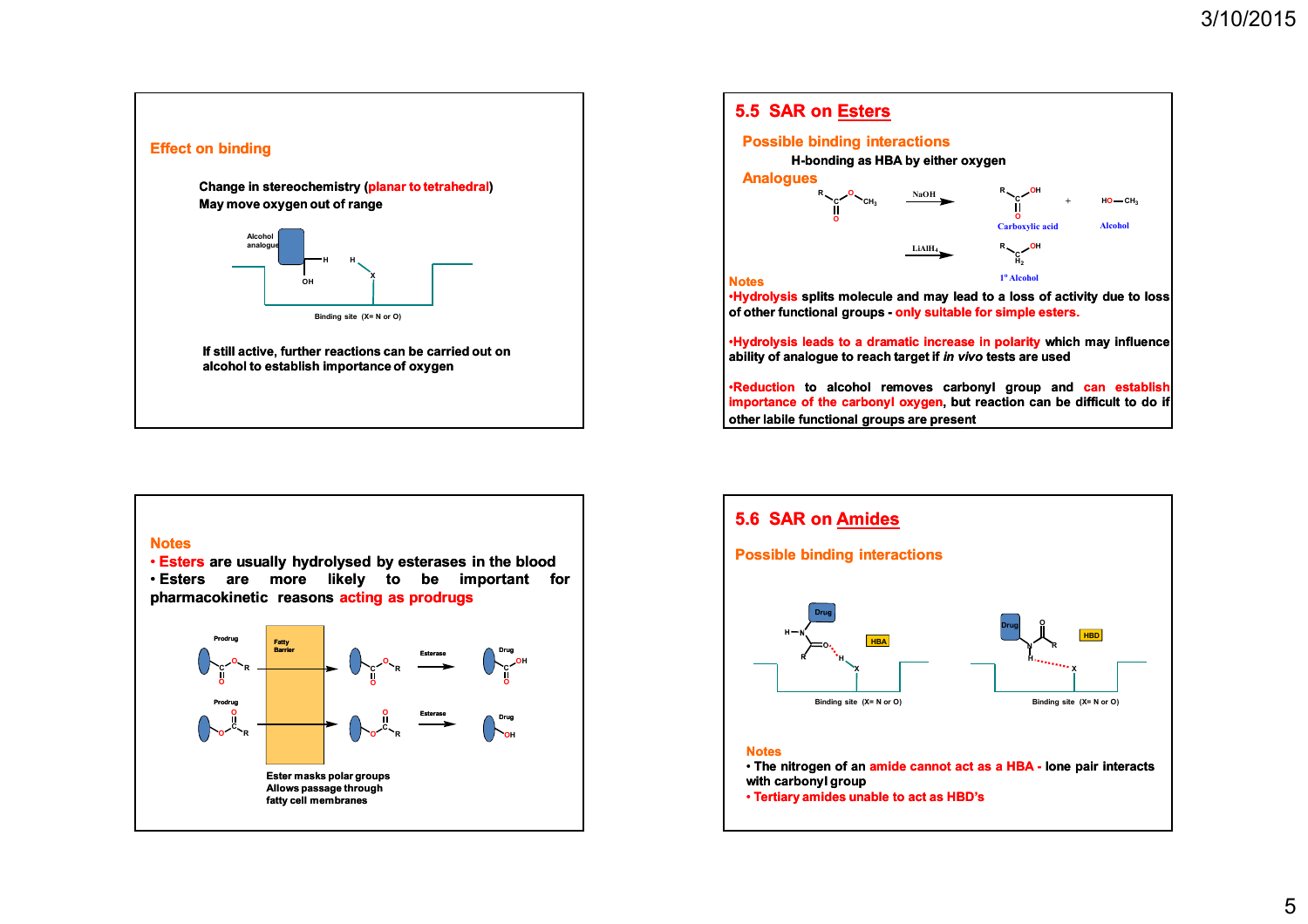

• **hydrolysis splits molecule and may lead to loss of activity due to loss of other functional groups - only suitable for simple amides.** • **hydrolysis leads to dramatic increase in polarity which may affect**

**ability of analogue to reach target if** *in vivo* **tests are done**

• **reduction to amine removes carbonyl group and can establish importance of the carbonyl oxygen, but reaction may be difficult to do if other labile groups are present**

• **N-alkylation will disable HBD properties of NH group in 2° amides**





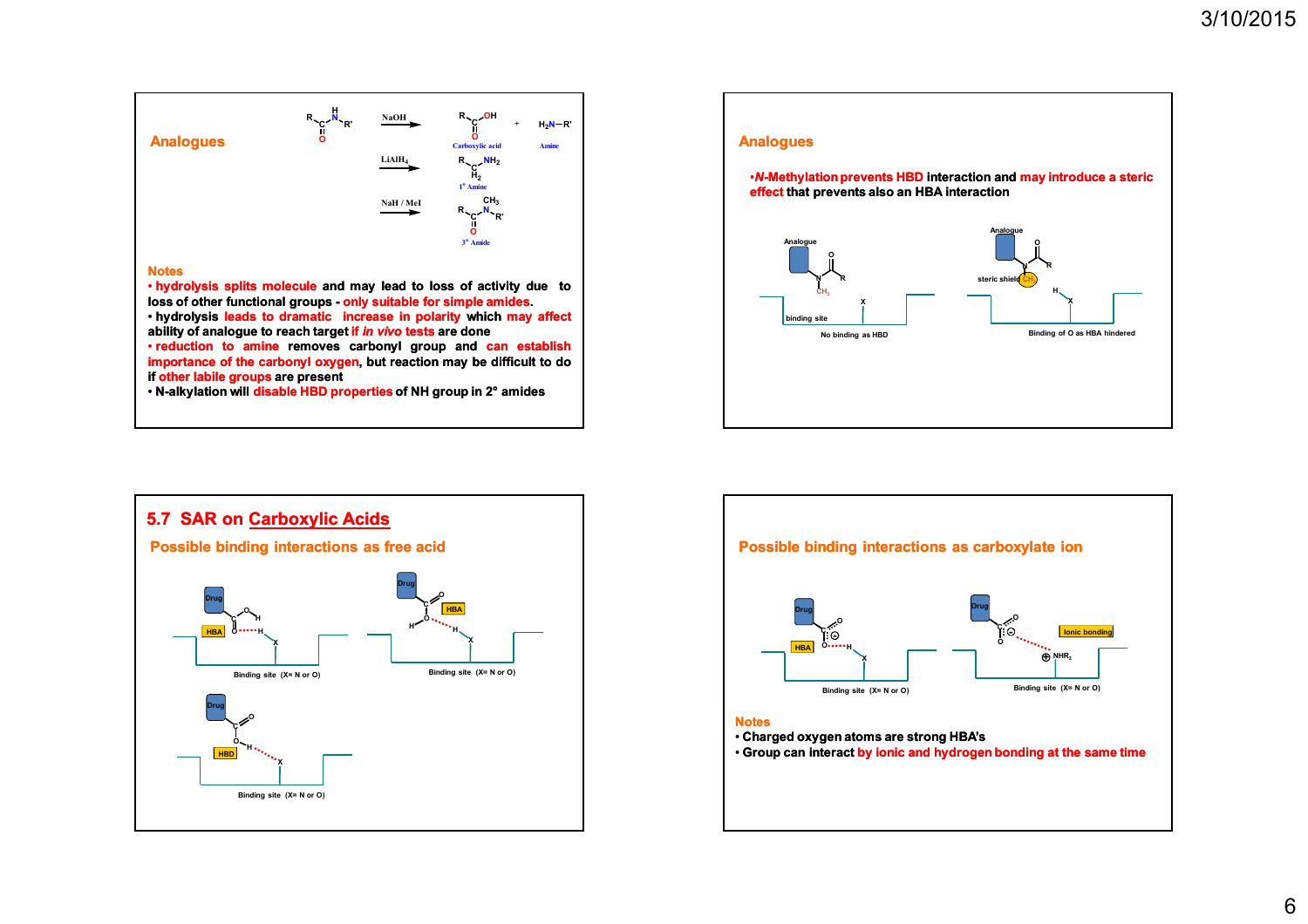

**H-Bonding hindered**

**No ionic bonding possible**